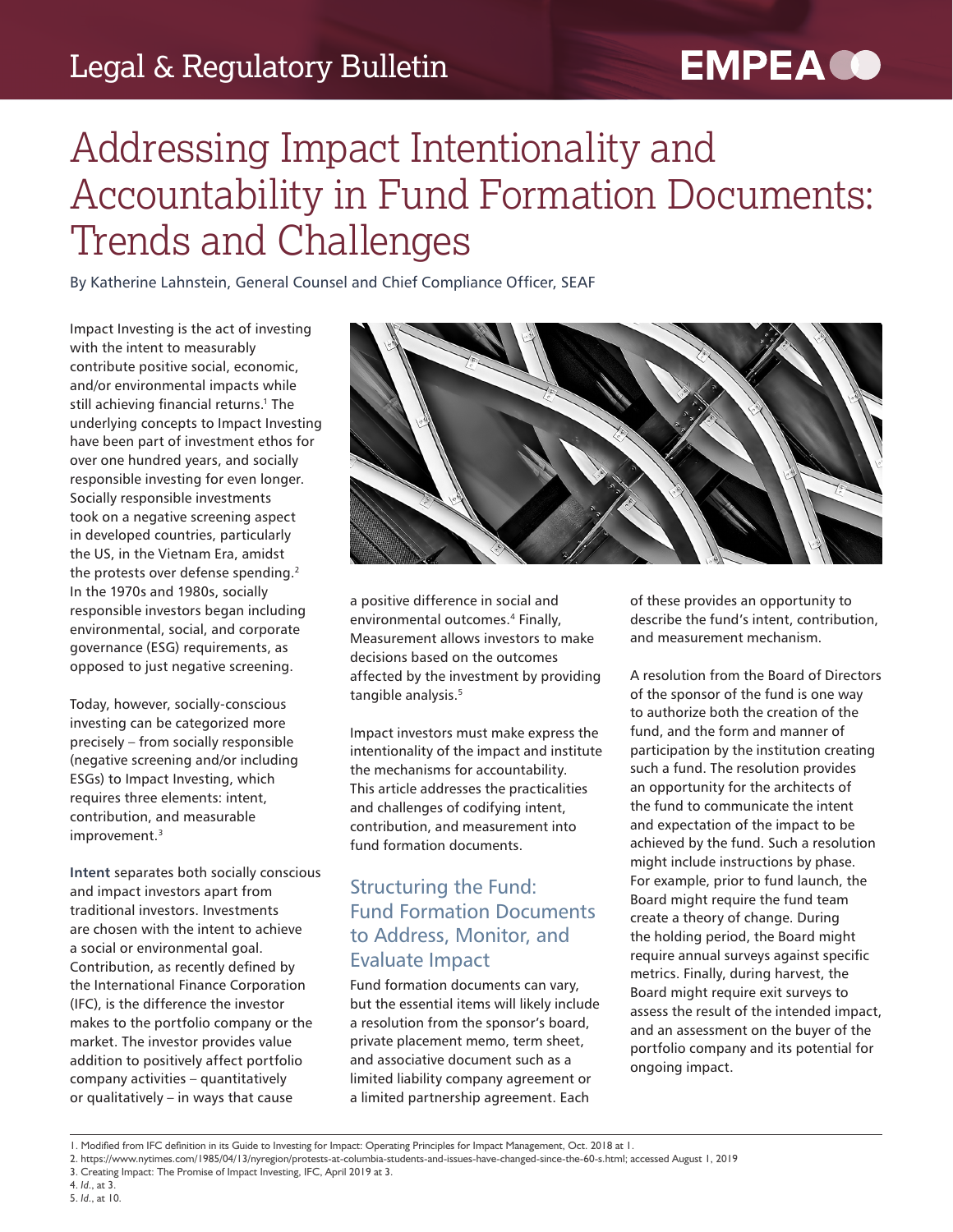The private placement memorandum (PPM) includes the terms of the fund but also, critically to this discussion, the investment guidelines. Investment guidelines are common to fund formation documents – whether a socially conscious investment or not. These guidelines can include anything from geographic to sector restrictions and combinations thereof. To be an Impact Investment fund these guidelines must include the impact intent. Here, the fund architect will put down in hard figures the fund's intent to improve a particular social outcome, in specific measurable metrics, for example number of jobs, number of women hired, or number of health services provided.

The PPM also provides the opportunity to propose what the contribution will be. A credible impact investment thesis will postulate that, but for the contribution, a different (and lesser) outcome would occur. For example, for an investment in a financial services aggregation company, the PPM could outline how the financial contribution will enable the company to sell more products and services, with higher margins, tying that success specifically to the investment. Finally, measurement – what indices or factors will be tracked – should also be addressed in the PPM, as setting up that intention at the outset provides impetus to the investment team to search out investees that are amenable to measurement and will benefit from the intended impact.

The term sheet is where most negotiating with investors will occur, and therefore provides the most potential for slippage in the impact goals. It is critical to capture the same intent, contribution, and measurement indices promised in the PPM here in the term sheet. The challenge is that The fund creator must prevent erosion of the intent, contribution, and measurement goals outlined in the PPM as a fallout of such negotiations.

The investment agreement – which may be a Shareholders' Agreement, a Limited Partnership Agreement, a Limited Liability Company Agreement, or other – is the most critical tool in framing the impact of the fund. Here, the promises and expectations of the PPM and the term sheet are realized and set with authority, instructing the investment team and shaping the investments. The investment agreement must include the investment intent, the contribution that will be made, and the periodic measurements required to demonstrably link the contribution to the intent and therefore the impact.

#### Emerging Trends: Tools for Measuring Impact

Measurable metrics are critical to measuring impact. The Sustainable Development Goals (SDGs), a collection of 17 global goals set by the United Nations General Assembly in 2015 for the year 2030 are nearly industry standard for impact measurement and analysis. They are broad enough to allow Funds to link to almost any goal to best reflect the fund's impact strategy. To measure the impact on the SDGS though, one must have a tool. It is reasonable not every tool available to the industry will be useful to every kind of Fund. The following tools are useful in a variety of settings.

Small Enterprise Assistance Fund's (SEAF) Gender Equality Scorecard© (GES) is a proprietary tool SEAF uses to assess women's economic empowerment and gender equality within individual investment opportunities and portfolio companies for select SEAF funds. This rating system is structured around six gender equality vectors: pay equity, workforce participation, leadership and governance, benefits and professional development, workplace environment, and women-powered value chains.

SEAF uses the GES© for multiple purposes. First, as a screening tool to identify companies already demonstrating a commitment to gender equality. Second, as a tool to assess portfolio companies' level of demonstrated gender equality in order to improve it over the investment hold period, as a value creation activity. Third, it provides a guideline to develop best practices in the implementation of gender improvement plans across the underlying parameters of each gender equality vectors. Finally, SEAF leverages the data derived from the tool as it is applied across its gender lens portfolio to analyze the impact of improving gender equality on increasing investment returns for investors.

Other impact investors also use scorecards, but adaptable to a variety of effects. For example, Actis uses a sixstep analysis, taking the intentionality, then assigning subjective numerical assessments on how much effect there will be, on who, the actual contribution, and factoring against risk and whether the impact is core, ancillary or peripheral.<sup>6</sup> EQ uses a scoring system to calculate impact by comparing how much of the impact reported by the portfolio company can be directly linked to the amount invested, using the SDGs to define the impact itself.<sup>7</sup> Impact Management Project, provides excel templates designed to classify the impact of investment products.<sup>8</sup> The advantage to each of these approaches, similar to GES©, is to have objective criteria to compare across investments and funds.

As IFC notes in its introduction to the Operating Principles for impact management, there exists little common discipline for how to manage investments for impact. Accordingly, IFC, in consultation with impact asset managers, asset owners, asset allocators, development banks and financial institutions developed

<sup>6.</sup> https://www.act.is/media/2336/actis-impact-score\_-white-paper\_low-res.pdf; accessed August 1, 2019

<sup>7.</sup> https://eqinvestors.co.uk/wp-content/uploads/2018/09/EQ-Positive-Impact-Report-2018.pdf; accessed August 1, 2019

<sup>8.</sup> https://impactmanagementproject.com/; accessed August 1, 2019